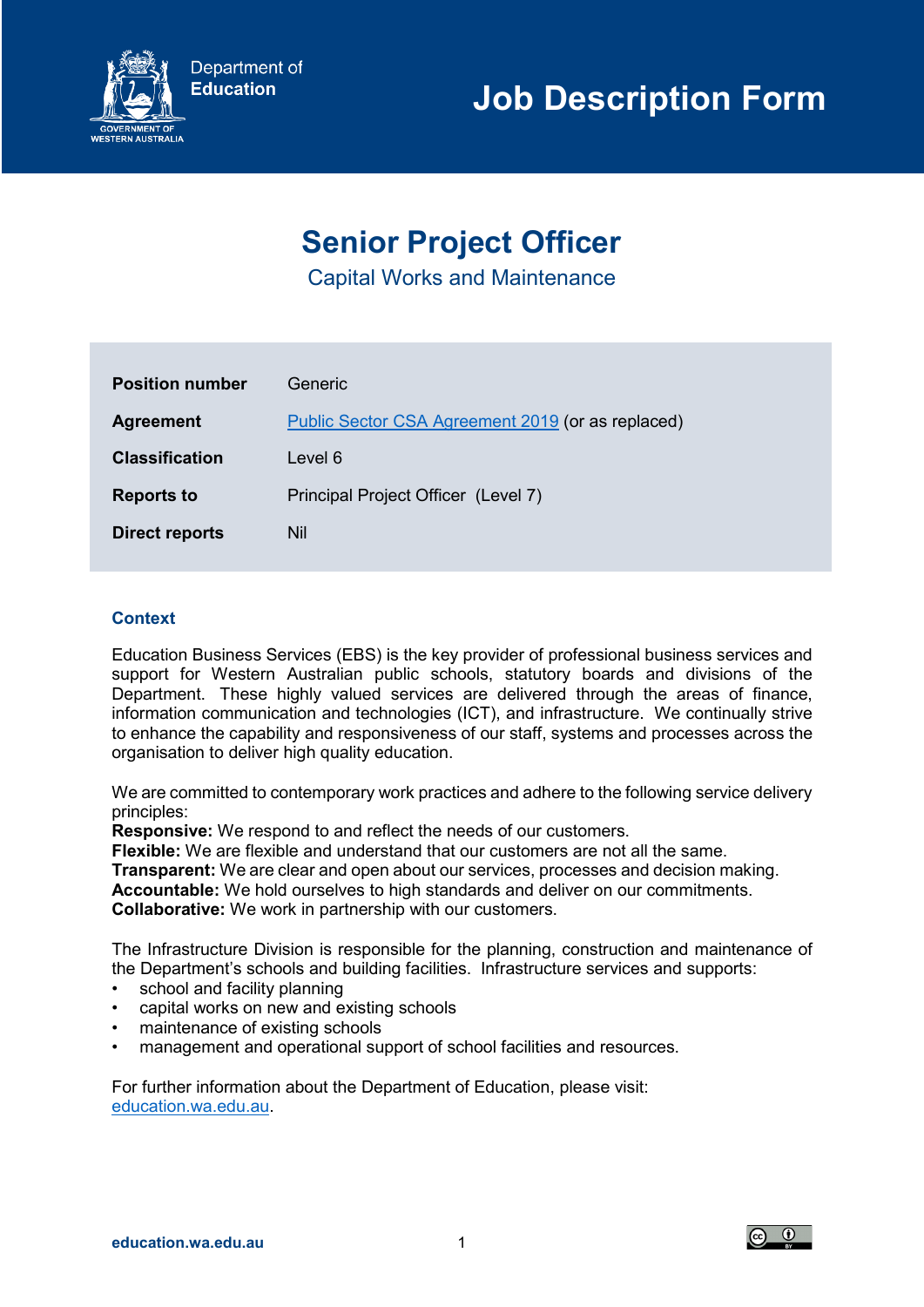## **Key responsibilities**

#### **Specialist Services**

- Manage the coordination, planning, design and development of capital works projects within the Department.
- Provide advice and support services to schools within a specific geographical region, ensuring building and related needs are identified and assessed in line with Departmental policy, criteria and equity issues.
- Ensure the outcomes of projects and programs meet contemporary education standards to enable quality educational facilities to be delivered to clients.
- Ensure the assessment of facilities related needs is consistent across the Department.
- Develop and prepare reports, briefings and ministerial requests relating to capital works. • Compile equitable programs for provision of capital works and appropriate facilities
- management.
- Provide recommendations through briefing notes to the Director General and Minister and the delivery of client-focussed responses to enquiries from school communities and members of the public.

## **Branch Support**

- Work in a team environment to ensure that building related needs are identified and assessed according to central office policy, criteria and issues.
- Provide information, advice and support to the Principal Project Officer and, as required, to the Director.
- Contribute to the management of the Directorate.
- Contribute to a work environment that is safe, fosters equity and diversity, enables the achievement of personal and EBS goals and facilitates accomplishment of designated roles and deliverables.
- Contribute to change management projects relevant to the Directorate.
- Represent the Directorate, as required, on Directorate committees and working parties.

## **Customer and Stakeholder Support and Liaison**

- Liaise, consult and negotiate with key external stakeholders and interested parties.
- Maintain a focus on customer service delivery and continuous improvement of services.
- Develop and maintain effective communication links and working relationships to ensure access to diverse specialist knowledge.

## **Selection criteria**

- 1. Demonstrated substantial skills and experience in project management, including the ability to deliver agreed outcomes within specified timeframes.
- 2. Demonstrated highly developed oral and written communication skills, including the ability to prepare quality reports and briefings and to deliver presentations to a variety of stakeholders.
- 3. Demonstrated highly developed conceptual and analytical skills, including the ability to provide innovative input into strategic planning and the development and implementation of key projects and policies.
- 4. Demonstrated highly developed research and investigation skills.
- 5. Demonstrated highly developed ability to be flexible and organised and to provide an effective consultancy service within budget in a customer-focussed manner and to work collaboratively in a team.
- 6. Demonstrated substantial understanding of schools facilities, particularly in relation to needs assessment.